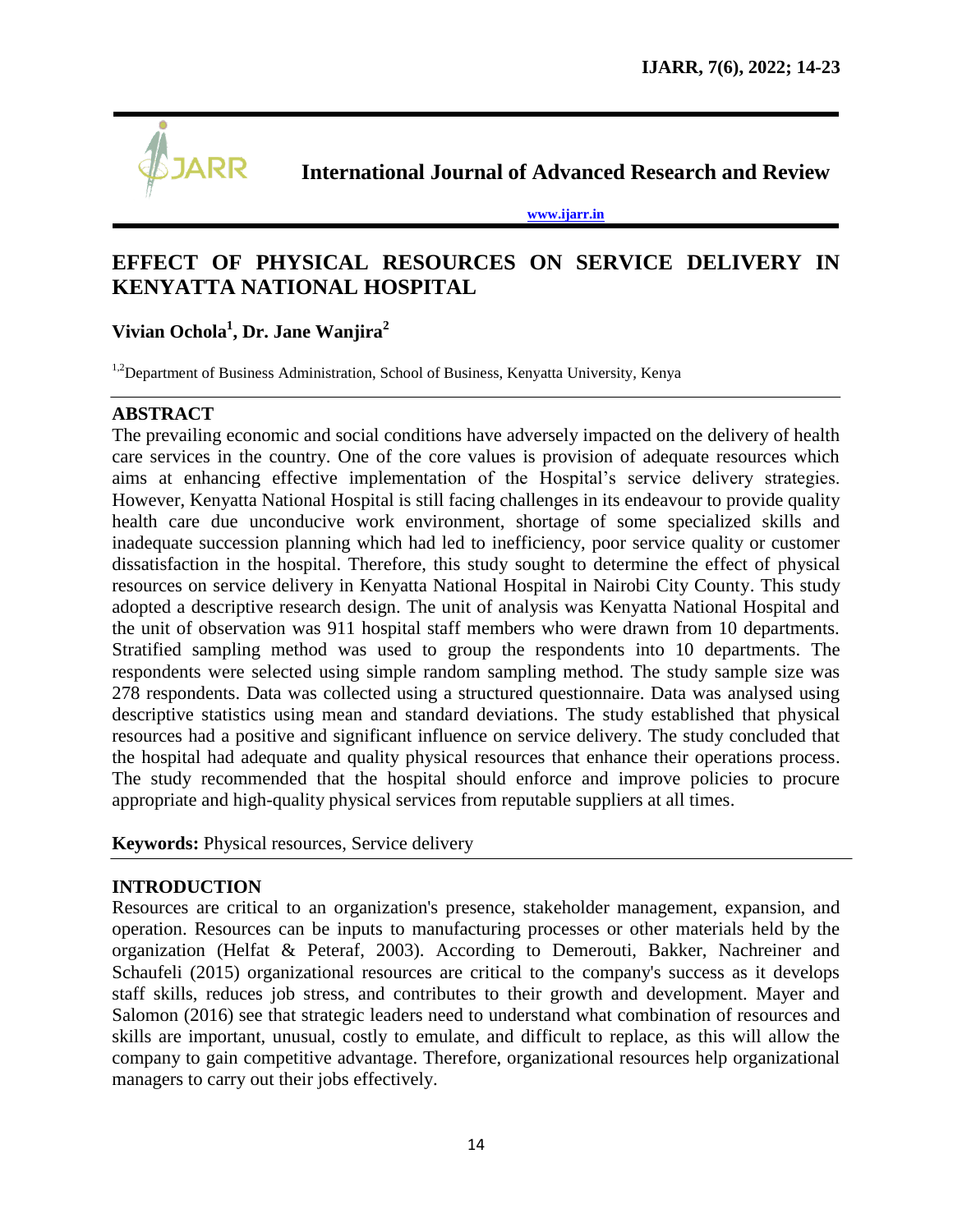Venkatraman (2014) observes that resources are often expressed as organizational contexts and that the importance of equity and strategy is related to the efficient alignment of resources in environmental contexts and high performance will be present when this achievement is achieved. As a result, Black and Boal (2016) finds that better performing organizations have a greater balance between their resources and day-to-day business operations. Therefore, it is important to fit strategic resources with the organizational management activities.

There exist service delivery challenges among organizations across the globe. Haile (2018) noted some of the challenges facing public organizations include low provision in skilled based training, low salary scale and low incentives. Other challenges among institutions in Kenya, according to Bourbonnais (2013), include insufficient or low distribution of funds, insufficient infrastructure, equipment, and staffing. Quality of service has become a necessity in providing patient satisfaction in the United States of America, for example, in the healthcare industry, because delivering quality service directly affects customer satisfaction, reliability, and financial viability of service businesses. Quality of service in health care can be divided into two categories: technical quality and operational quality (Dean & Lang, 2008). While the quality of technology in the field of health care is defined primarily by the technical accuracy of diagnostic procedures and procedures or compliance with professional specifications, the quality of performance refers to the manner in which health care services are delivered to patients.

Health professionals play a critical role in the delivery of health care around the world. In many European countries, the performance of health care workers, including trained nurses, closely links the productivity and quality of organization provision to health care organizations. As indicated by Moody (2008) in Latin America, the assets of individuals or Health laborers are the most crucial parts of medical services frameworks. There are various complex purposes behind the crumbling of African wellbeing frameworks; nonetheless, the essential driver is the disregard of wellbeing laborers. Representative limit in emerging nations is lacking to assimilate and convey wellbeing intercessions given by numerous new wellbeing programs, like the Millennium Development Goals, over 1,000 years.

Achieving high service delivery through the continuous operation of firms has been the beginning of the work of management scientists from the time of Tailor (1865 - 1915) and his contemporaries such as Henry Fayol. A successful generation of corporate leaders realized that the delivery of superior services must be based on a measurable process. Managing the organization's better service delivery at a sustainable level can be achieved successfully in a number of ways, some of which are management purposes and management systems (Armstrong, 2001). Installation management can sometimes be a major challenge for managers, and this can affect service delivery.

Effective service delivery is a critical problem for businesses as they offer free and restructuring programs around the global economy (Prakash, 2015). According to Meesala and Paul (2018), there are a number of factors, affecting sustainable service delivery vary depending on the sector in question. Among other things, they include those related to production costs such as labor costs, fuel, transportation, infrastructure, market data, and training among others. Where human resources are recognized as a driving force, the focus will be on training and development to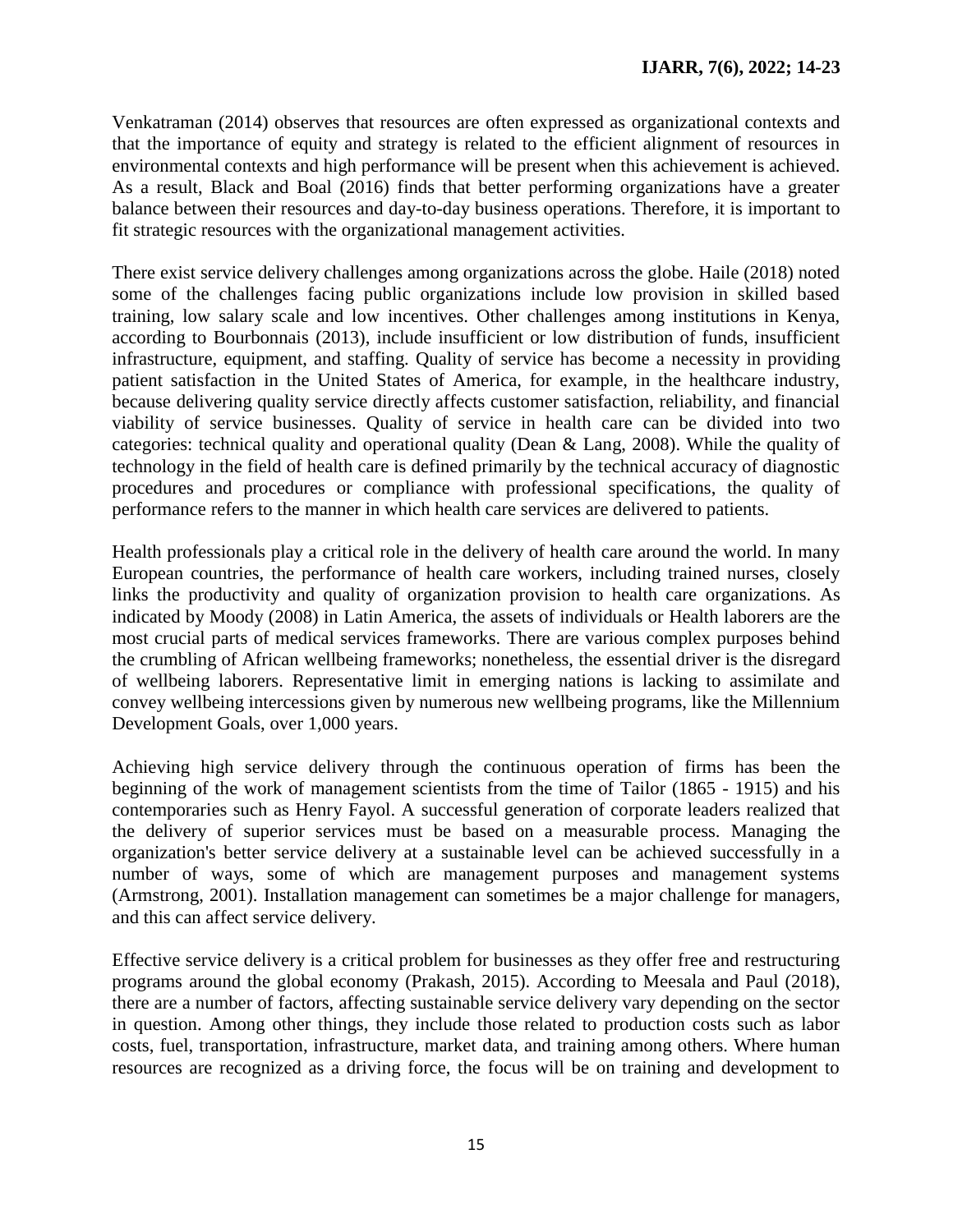improve service delivery. In line with this, employees will acquire the skills needed to strengthen service delivery in organizations.

Firm"s resources are the capabilities that empower an organization to drive its businesses in order to face competition (Pettus, 2015). Acquaah (2016) defines firm"s resources as the items that are key to a firm"s superior performance given the fact that they exhibit varied attributes that enable the organizations to gain as well as sustain their competitive advantage. Firm resources, according to Finney (2016), are resources that play a significant role in achieving an organization's competitive advantage or, more specifically, the primary sources of a firm's profitability. As a result, a firm's resources play an important role in achieving better service delivery, with this evident is the fact that they are the primary source of an organization's profitability. In addition, firm"s resources empower an organization to drive its businesses in order to face competition. The various types of firm resources include physical, financial, intellectual and human resources.

Physical resources include the necessary and available resources in order for a business to function Physical resources are essential to the operation of an organization because it is difficult for an organization to function without resources and creativity (Bevans, Fitzpatrick, Sanchez, Riley & Forrest, 2013). According to Chatterjee and Wernerfelt (2016) the significance of good resource management is to ensure that the organization has the appropriate resources in the appropriate location at the appropriate time, so that its project can proceed as planned. Therefore, the availability of resources should be driven by the need of the organization and the organization needs to monitor factors that affect their use in the context of specific programs or services for their delivery.

Service delivery mainly entails a continuous as well as cyclic process used in the delivery and development of a user-focused service (Prakash, 2015). Osei-Frimpong et al. (2015) defines service delivery as a set of standards, principles, as well as policy constraints used in guiding the development, design, operations, deployment, as well as the retrieval of services delivered by an organization. Service delivery as defined by Datuk and Pillay (2016) is an act of providing efficient services to the clients of an organization. This supports the views of Pikkarainen, Pekkarinen, Koivumäki and Huhtala (2018) who argue that service delivery mainly involves the delivery and provision of essential services that meet the needs and requirements of the organization. Service delivery as defined by King (2018) is regarded as a coherent concept that forms service elements established with the goal of meeting the needs and requirements of a group of people.

Kenyatta National Hospital (KNH) was founded in 1901 and is Kenya's largest public-run, educational, and research hospital. Through Legal Notice No. 109 of April 6, 1987, the government converted us into a state-owned enterprise. The hospital's obligation, as stated, is to acknowledge patients alluded by different clinics or establishments both inside and outside of Kenya and to give them particular medical services administrations, just as to give clinical instruction administrations at the University of Nairobi College of Health Sciences, nursing, and other clinical preparing administrations. just as joint effort and investment as a public clinic in reference to public wellbeing arranging.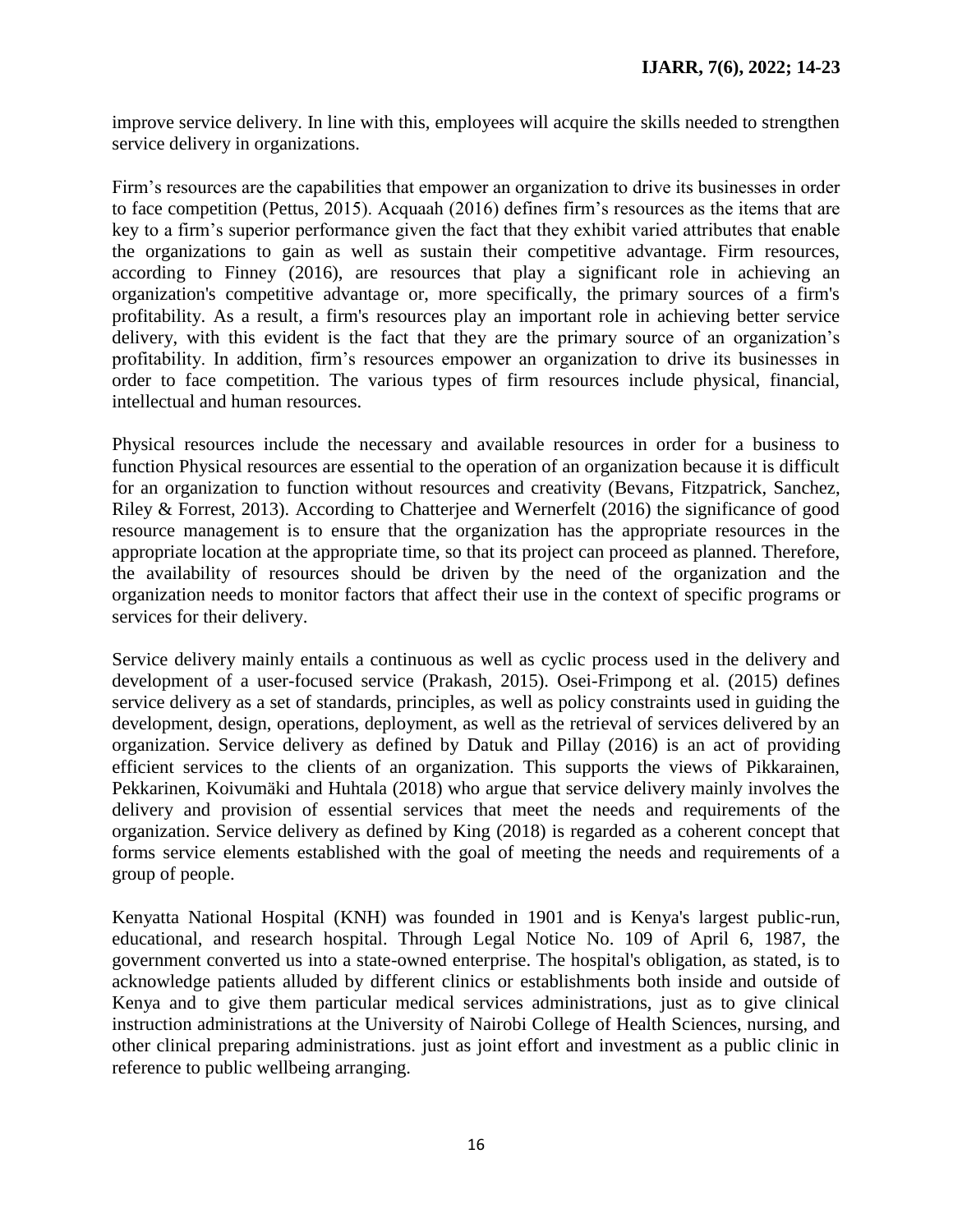The third strategic plan for Kenyaatta National Strategic Plan 2013-2018 outlines the Hospital's approach to fulfilling its mandate. According to Legal Notice No. 109 of April 6, 1987, the Hospital's role is to provide specialized health care, facilitate training, research, and participation in national health planning. The hospital took a comprehensive approach to participation in developing this strategic plan. Consultation with staff, management, the Board of Directors, and external stakeholders is part of this process. Unlike the previous Strategic Plan, this one was created in the form of a Balanced Scorecard. This procedure underlines a coordinated arrangement of qualities that interface client, monetary, inside cycles, and worker execution to long haul hierarchical achievement.

## **STATEMENT OF THE PROBLEM**

The Government of Kenya has been engaged in various initiatives to ensure accessibility of quality health services by its citizens. Among the initiatives taken include the Kenya Health Policy 2012 – 2030, Vision 2030 and Incorporation of the Universal health coverage in the "Big Four Agenda". The Kenya Health policy 2012-2030 aimed to ensure efficiency, equity and in the delivery of health-care services, there is a need for social accountability (Ministry of Health, 2012). The Universal Health Coverage under the "Big Four Agenda" focuses on accessibility essential services required by 2022 (Ministry of Health, 2019).

Despite having this biggest health facility in Kenya, in 2018 Kenyans rated hospitals as the worst performers in terms of service delivery, according to a new consumer survey (mSurvey, 2018). The survey by mSurvey, a consumer feedback company revealed that hospitals, particularly public ones, experienced the sharpest decline, moving from -4 to -10 in the Customer Loyalty Industry Benchmark Quarter Two 2018 ranking. The poor rating was largely attributed to the speed of attending to patients, inadequate facilities and equipment as well as negligence. Ndambuki (2013) observed that hospital staff at KNH took much time to respond to the clients. For instance in August 2018 services were disrupted after 4700 employee in Kenyatta National Teaching and referral Hospital downed their tools and went on for a strike.

Ngure (2018) acknowledges that the environment in which Kenyatta National Hospital (KNH) operates is constantly changing and presents new opportunities and challenges. The current economic and social conditions have had a devastating effect on the delivery of health services in the country. One of the core values is provision of adequate resources which aims at enhancing effective implementation of the Hospital's service delivery strategies. However, Choge (2020) recognizes that KNH still faces challenges in its quest to provide quality health care due to the inefficient work environment, lack of specialized skills and inadequate succession planning which had led to inefficiency, poor service quality or customer dissatisfaction in the hospital.

Haider, Ahmad, Farooq, Rasheed and Parveen (2014) study examined the role of organizational resources and service delivery and The results suggested that the environment and resources affect the service environment which in turn affects the performance of the service and the performance that ultimately contributes to job satisfaction, customer satisfaction and reliability. However, the telecommunication sector of Pakistan was the study context. Walter and Vincent (2018) study investigated the relationship between organizational resources and service delivery in Kenyan State Corporations and The findings report a statistically significant relationship between the organization"s integrated resources and service delivery. However, this study was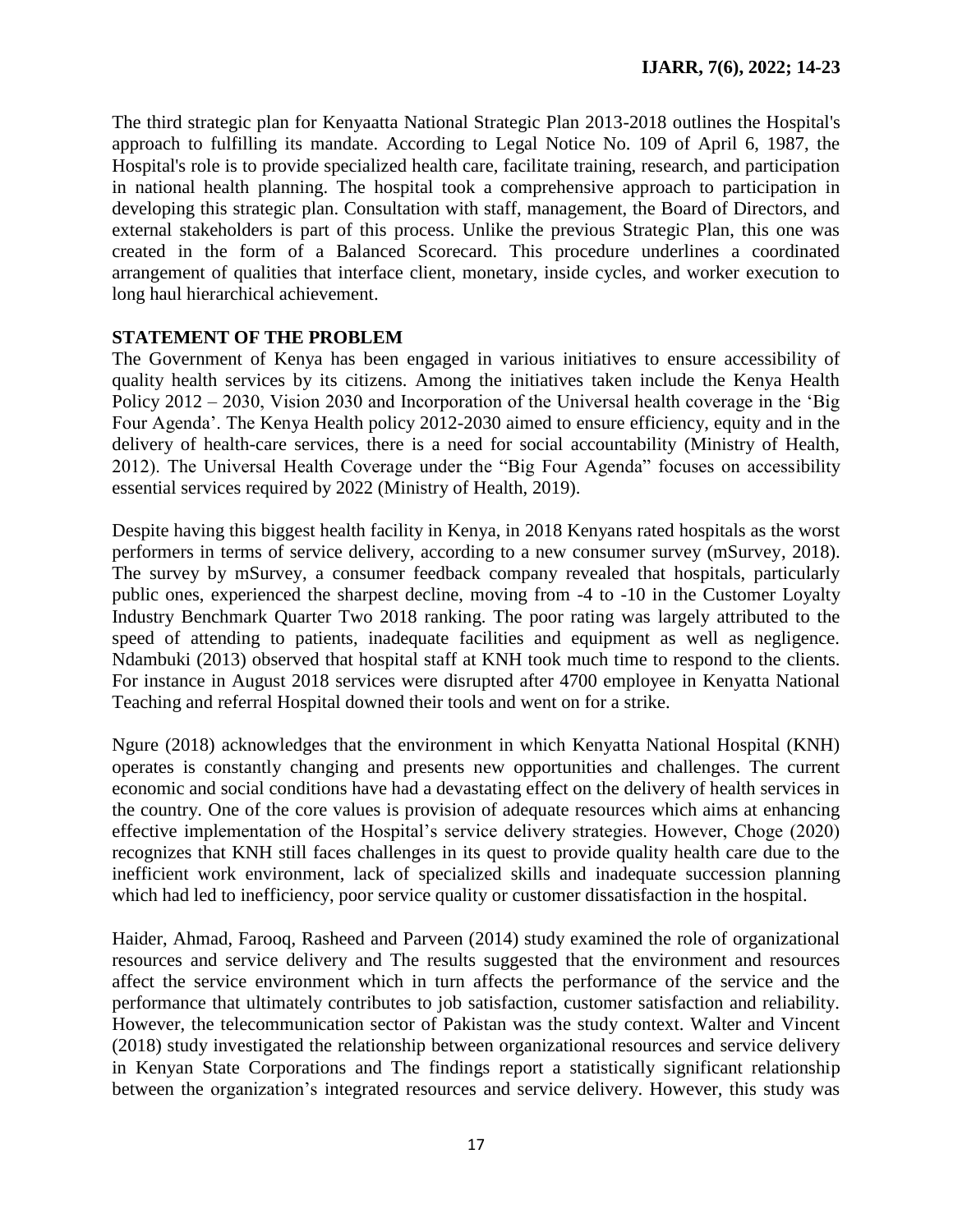conducted using a brief descriptive survey. Simon, Alala, and Janet (2019) investigated the effects of resource allocation on regional government service delivery in North Rift, Kenya, and discovered that resource allocation had a significant impact on regional government service delivery in North Rift, Kenya. The study's focus, however, was on regional governments. Therefore, this study examined the effect of physical resources on service delivery in Kenyatta National Hospital in Nairobi City County.

## **LITERATURE REVIEW**

## **Theoretical Literature Review**

The study was guided by the Resource Dependency Theory (RBT) by Pfeffer & Salancik (1978) that states the organization needs money to support its long-term life. The organizations can only get certain services from their own context, and that other organizations also want the same support in this environment. The theory is concerned with how external resources the organization uses like raw materials affect organizational behavior. It is predicated on the notion that resources are critical to corporate success and that access to and management of resources is the foundation of power.

Resources are often managed by organizations, and policies need to be carefully considered to retain free access to resources. Firms' shift approaches for accessing capital raise their degree of reliance on the environment / other organisations (Fink et al., 2006). Once research on this hypothesis is analyzed, it can be seen that the philosophy of social change and ideas linked to control were used (Pfeffer, & Salancik, 1978). Power is an actor's ability to acquire control over other people's resources in the context of resource dependence theory. From that definition, the disproportionate power emerging as a result of the resource-based relationship creates pressure on the resource-dependent organization and brings with it the demand-acceptance requirement. In this sense, resource supply instability is one of the most important of the environmental challenges confronted by organizations. The three sub-factors within the spectrum of resource dependency are the accumulation of resources, the instability of the availability of resources and the interconnection of resources (Fink et al, 2006).

Pfeffer and Slancik (1978) defines resource dependence as the aspects of power and authority that are common in the organizations ' environment; the insecurity of resource availability as scarcity, shortage or excess of essential resources and resource interconnectivity as the number and type of relationships or interactions between organizations; As mentioned within the framework of this research, resource dependence theory can help to determine the extent of shifts in resource availability, resource characteristics and resource allocation ambiguity which are the fundamental reasoning behind successful organizational management.

## **Empirical Literature Review**

Gaster (2015) conducted a study in Bangladesh, the study aimed at determining whether physical resources such as technological devices have an effect on the service delivery of firms. Previous literature which are related to the study were used in obtaining the research findings, the following literature entailed firms in Bangladesh. The findings indicated that, incorporation of both computer hardware and software resulted in achievement of the quality of services delivered. This is because usage of technology increases the speed of delivering services,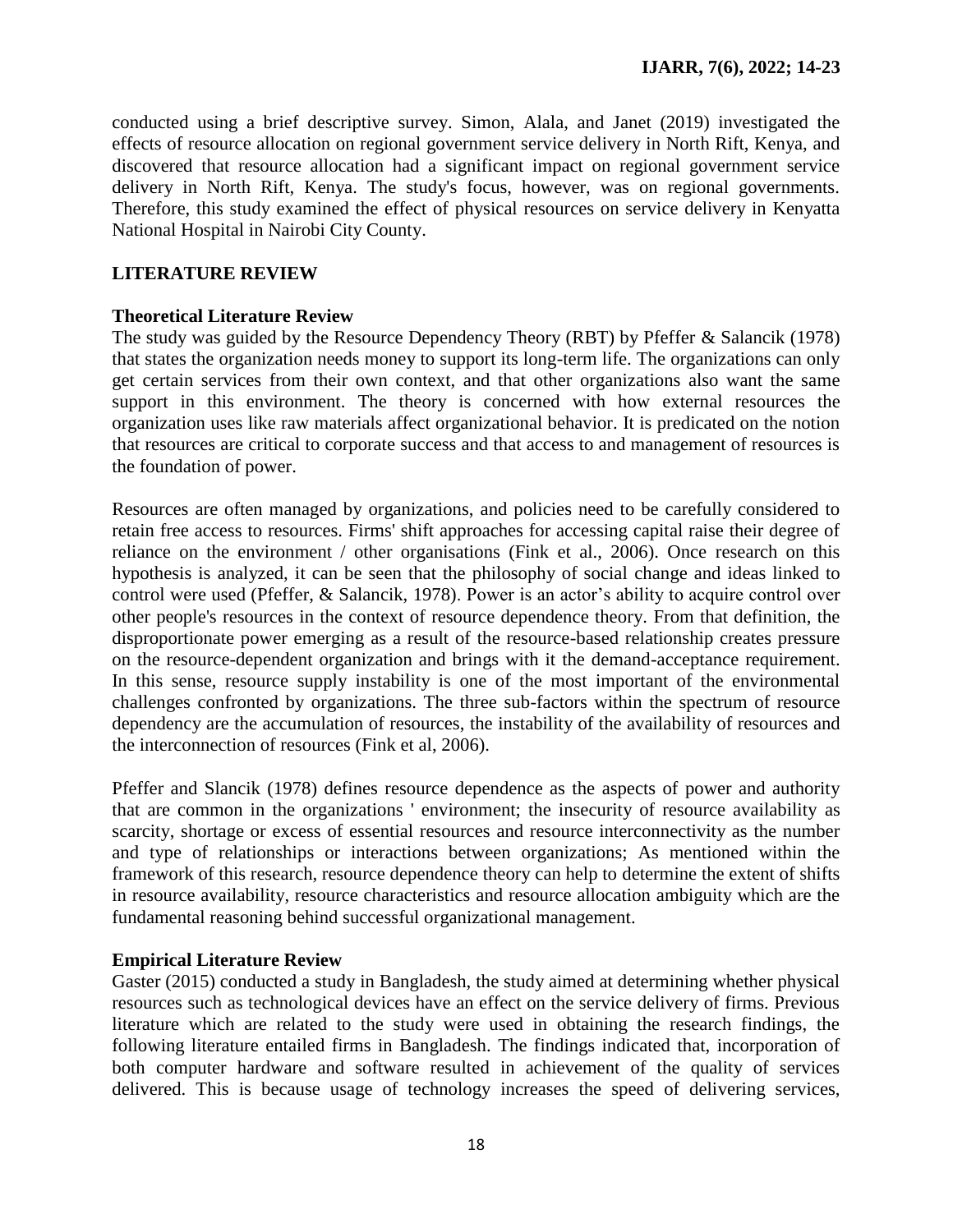minimizes error since most work is done digitally and finally serves a lot of customers within a short period of time. To summarize, embracing technological devices and innovations in service delivery should be adopted by institutions for efficient and effective service delivery and performance. The study presented a contextual gap as it done in Bangladesh.

Borman and Oppler (2018) conducted research with the goal of assessing the impact of physical resources on service delivery among Canadian firms. A total of 30 institutions were involved in the study, whereby questionnaires were administered for ensuring data collection. According to the study's findings, the service quality of a health institution remains fundamental in the achievement of the fruitful operations of the organization amid the factors that characterize the operations of an organization, an aspect that is related to the physical resources of an entity. Despite a firm's physical resource capability and their crucial attributes, there is a minimal level of contribution to the organization in a case where the resources primarily lack the technical support gained from the element of human resources at the managerial level. The research therefore established that firm"s physical resources continue to undermine and limit the provision of proper healthcare services in Canada. The study focused on Canadian firms thus presenting a contextual gap.

Muchiri and Maundu (2016) conducted a research in Nairobi that focused on the impact of physical resources on service provision in Nairobi County. Qualitative research design was adopted, whereby 50 stakeholders of the health care systems in Kenya were involved. Data were collected on the management of questionnaires from the above stakeholders and analyzed via SPSS. Respondents in particular suspect that resources mainly include business premises, equipment, and other institutions that play an important role in influencing service delivery. However, some respondents claimed that the firm's physical resources were inadequate. May only provide a competitive advantage in the event that they are obtained through sufficient extents. Physical resources play a major role in healthcare institutions. Public healthcare institutions should invest in putting up structures such as fully functioning laboratories in order to offer superior service to its citizens, in addition cutting edge medical equipment"s and constant drug supply should be purchased and fully utilized to revamp its core mission of providing quality healthcare, all these activities facilitate the process of effective service delivery. The study used qualitative data that may not provide conclusive findings due to the small sample used.

Kaseje (2016) assessed how a financial resources, physical resource contributes to the efficiency of service delivery in Embu County, Kenya's public healthcare facilities. The study examined how firms physical resources empower an organization to drive its businesses in order to face competition and the efforts that point out to the need of ensuring service delivery strategies of an organization are efficient. The study adopted primary data collection technique, whereby sample populations of 30 stakeholders were involved. According to the findings, the firms physical resources may not significantly improve the service delivery of an organization given their limitations in meeting the conditions established for a sustainable competitive advantage that include inimitability, rarity, as well as non-substantiality, making it easier for competitors to duplicate the services of a firm. In conclusion, efficient service delivery by the firm is not determined by its physical resources but by other uniqueness of the firm. However, the study context was Embu County, Kenya's public healthcare facilities.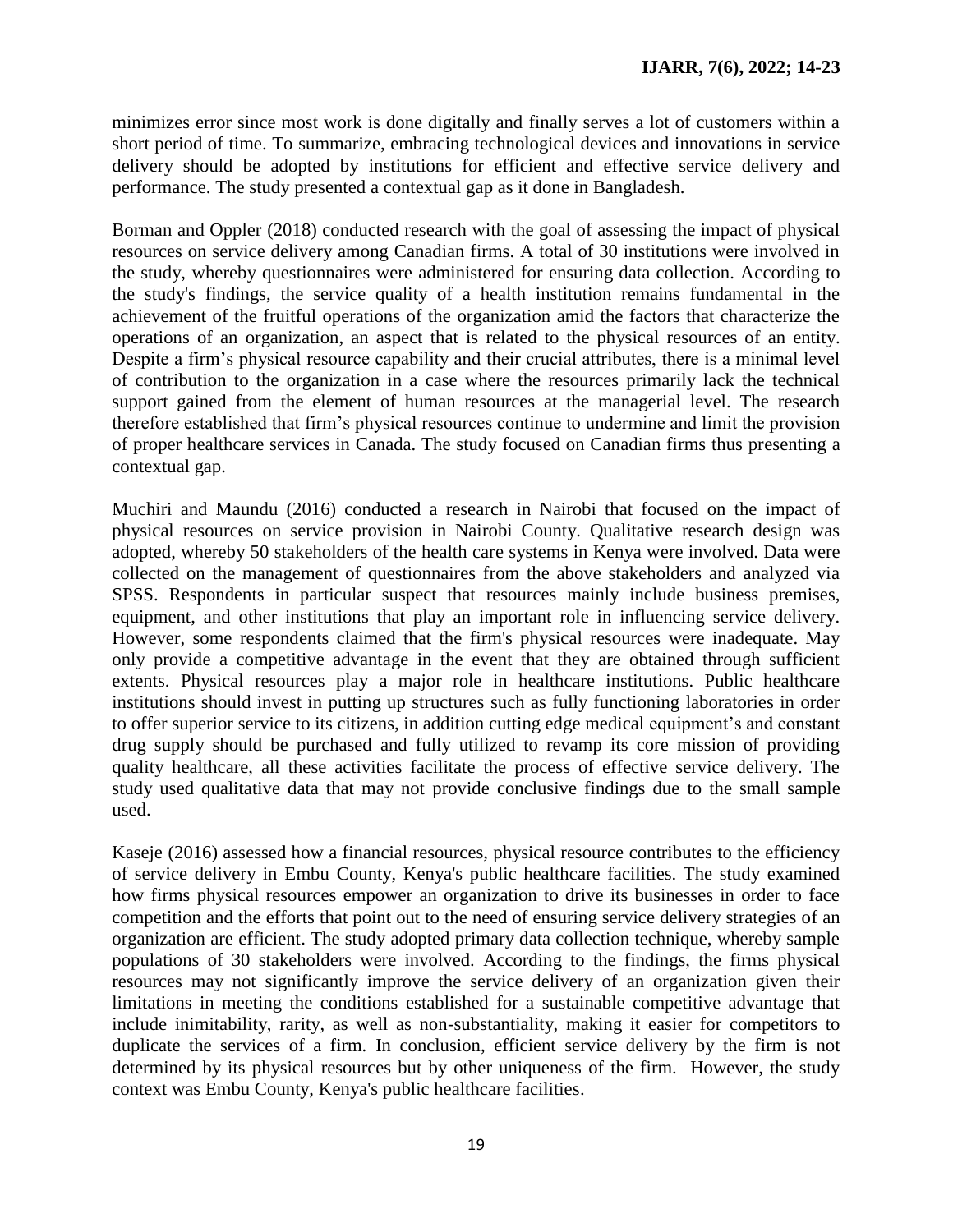# **RESEARCH METHODOLOGY**

This study adopted a descriptive research design. The unit of analysis was Kenyatta National Hospital and the unit of observation was 911 hospital staff members who were drawn from 10 departments. Stratified sampling method was used to group the respondents into 10 departments. The respondents were selected using simple random sampling method. The study sample size was 278 respondents. Data was collected using a structured questionnaire. Data was analysed using descriptive statistics using mean and standard deviations.

## **FINDINGS**

The study sought to determine the descriptive statistics on physical resources on service delivery in Kenyatta National Hospital. The descriptive results are presented in Table 1.

|                                                            | Mean $(M)$ | <b>Standard</b> |
|------------------------------------------------------------|------------|-----------------|
|                                                            |            | deviation (SD)  |
| There is sufficient bed capacity at the hospital           | 4.45       | 0.54            |
| There is a well-developed Infrastructure such as           | 4.59       | 0.41            |
| communication systems and information technology           |            |                 |
| The hospital has invested in adequate medical equipment    | 3.95       | 1.05            |
| The health hospital has invested in Technological          | 3.57       | 1.43            |
| innovation such as electronic health record system         |            |                 |
| Furniture is adequate for the staff and patients           | 3.99       | 1.01            |
| The hospital has enough ambulances for emergencies         | 4.05       | 0.95            |
| There are adequate clinical units (Hospitalization wards)  | 4.44       | 0.56            |
| emergency care wards, outpatient care units)               |            |                 |
| There are adequate support units (staff offices, cubicles, | 4.63       | 0.37            |
| operating rooms and waiting rooms)                         |            |                 |
| <b>Aggregate mean</b>                                      | 4.66       | 0.34            |

#### **Table 1: Physical Resources**

**Source: Research Data (2022)**

The results as illustrated in Table 1 show that the respondents strongly agreed that physical resources influences service delivery in Kenyatta National Hospital as shown by aggregate of 4.66 and a standard deviation 0.34. This finding corresponds with the findings of a study done by Gaster (2015) in Bangladesh, the study aimed at determining whether physical resources such as technological devices have an effect on the service delivery of firms and the findings indicated that, incorporation of both computer hardware and software resulted in achievement of the quality of services delivered.

The respondents strongly agreed on the statements that; there are adequate support units (staff offices, cubicles, operating rooms and waiting rooms)  $(M=4.63, SD=0.37)$  and that there is a well-developed Infrastructure such as communication systems and information technology  $(M=4.59, SD=0.41)$ . This finding is consistent with the findings of Kaseje (2016) study that assessed how a financial resources, physical resource contributes to the efficiency of service delivery in Embu County, Kenya's public healthcare facilities and according to the findings, the firms physical resources may not significantly improve the service delivery of an organization given their limitations in meeting the conditions established for a sustainable competitive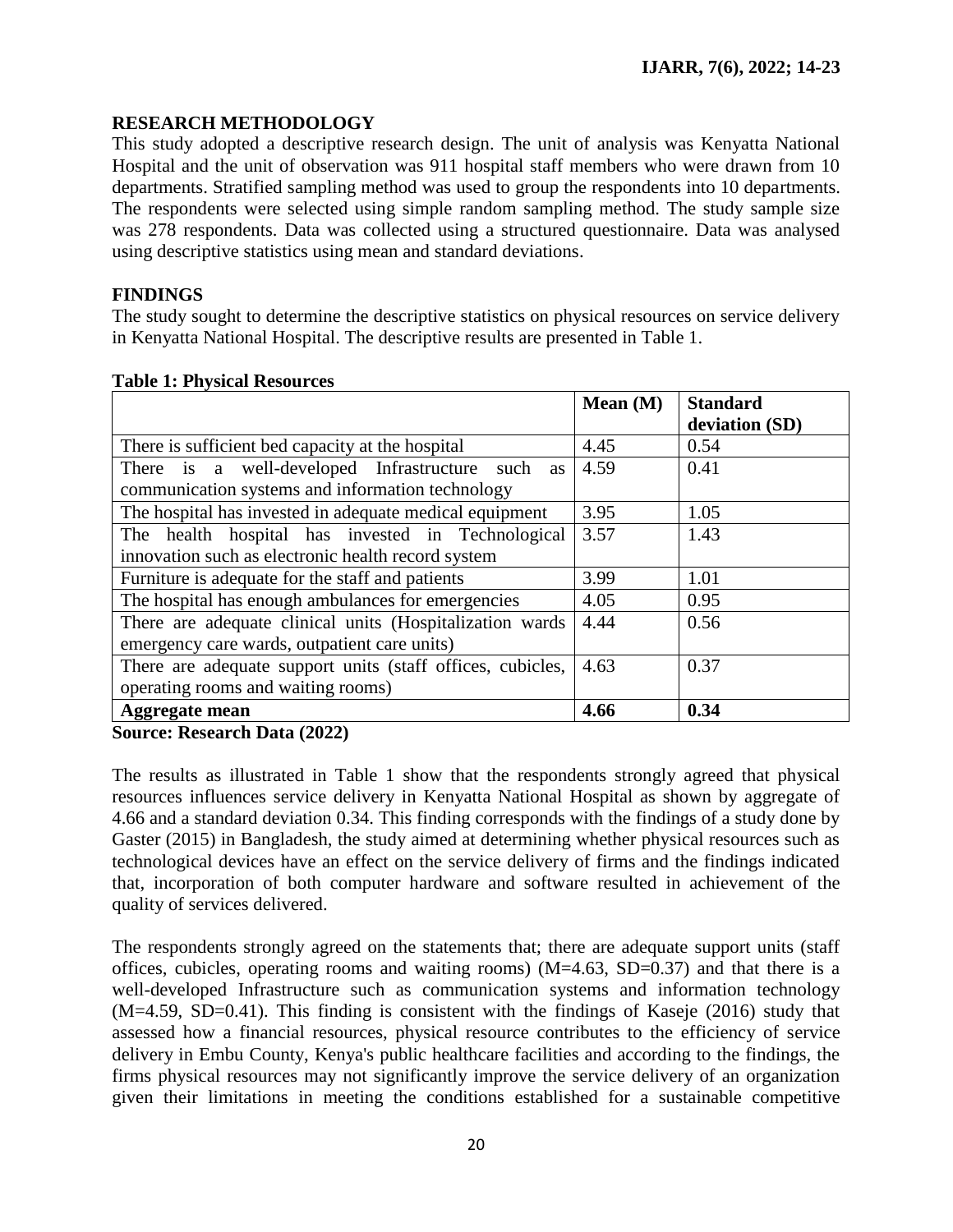advantage that include inimitability, rarity, as well as non-substantiality, making it easier for competitors to duplicate the services of a firm.

The respondents agreed on the statements that; there is sufficient bed capacity at the hospital (M=4.45, SD=0.55), there are adequate clinical units (Hospitalization wards emergency care wards, outpatient care units) (M=4.44, SD=0.56), The hospital has enough ambulances for emergencies (M=4.05, SD=0.95), furniture is adequate for the staff and patients (M=3.99, SD= 1.01) and that the hospital has invested in adequate medical equipment (M=3.95, SD=1.05). The findings agree with the findings of Muchiri and Maundu (2016) research on the the impact of physical resources on service provision in Nairobi County and found that Physical resources play a major role in healthcare institutions. Public healthcare institutions should invest in putting up structures such as fully functioning laboratories in order to offer superior service to its citizens.

## **Model Summary of Regression Analysis**

## **Table 2: Model Summary of Regression Analysis**

|       |                     |          |                   | Std.     | Error | ОŤ | the |
|-------|---------------------|----------|-------------------|----------|-------|----|-----|
| Model |                     | R Square | Adjusted R Square | Estimate |       |    |     |
|       | $.688$ <sup>a</sup> | .735     | .724              | 1.542    |       |    |     |

#### **Source: Research Data (2022)**

Table 2 shows that the coefficient of correlation was 0.724, indicating that the physical resources had a strong link with the service delivery. This indicates that independent variable studied explain about 72.4% variations (adjusted R square  $= 0.724$ ) on service delivery with the remaining 27.6% described by factors not included in the model.

## **Coefficient of Determination of the Variable**

## **Table 3: Coefficient of Determination of the Variable Coefficients<sup>a</sup>**

|       |                         | Unstandardized |            | Standardized |       |                  |
|-------|-------------------------|----------------|------------|--------------|-------|------------------|
|       |                         | Coefficients   |            | Coefficients |       |                  |
| Model |                         |                | Std. Error | <b>Beta</b>  |       | $\mathrm{S1}g$ . |
|       | (Constant)              | 0.791          | 1.110      |              | 0.713 | .000             |
|       | Physical resources .872 |                | 134        | .186         | 6.507 | .000             |
|       |                         |                |            |              |       |                  |

## **Source: Research Data (2022)**

As indicated in Table 4.11, the t-value of physical resources ( $t = 6.507$ ,  $p < 0.05$ ) was significant  $(p < 0.05)$ . Thus, the equation predicting the influence of the physical resources on service delivery took the form;

 $Y = 0.791 + 0.872X_1$ ; Where  $Y =$  Service delivery and  $X_1 =$  Physical resources

Further, it was observed that the regression model presented two implications; first, holding the physical resources studied at zero, the service delivery in Kenyatta National Hospital would be 0.791 units. Second, a unit change in physical resources results in a 0.872 change in service delivery.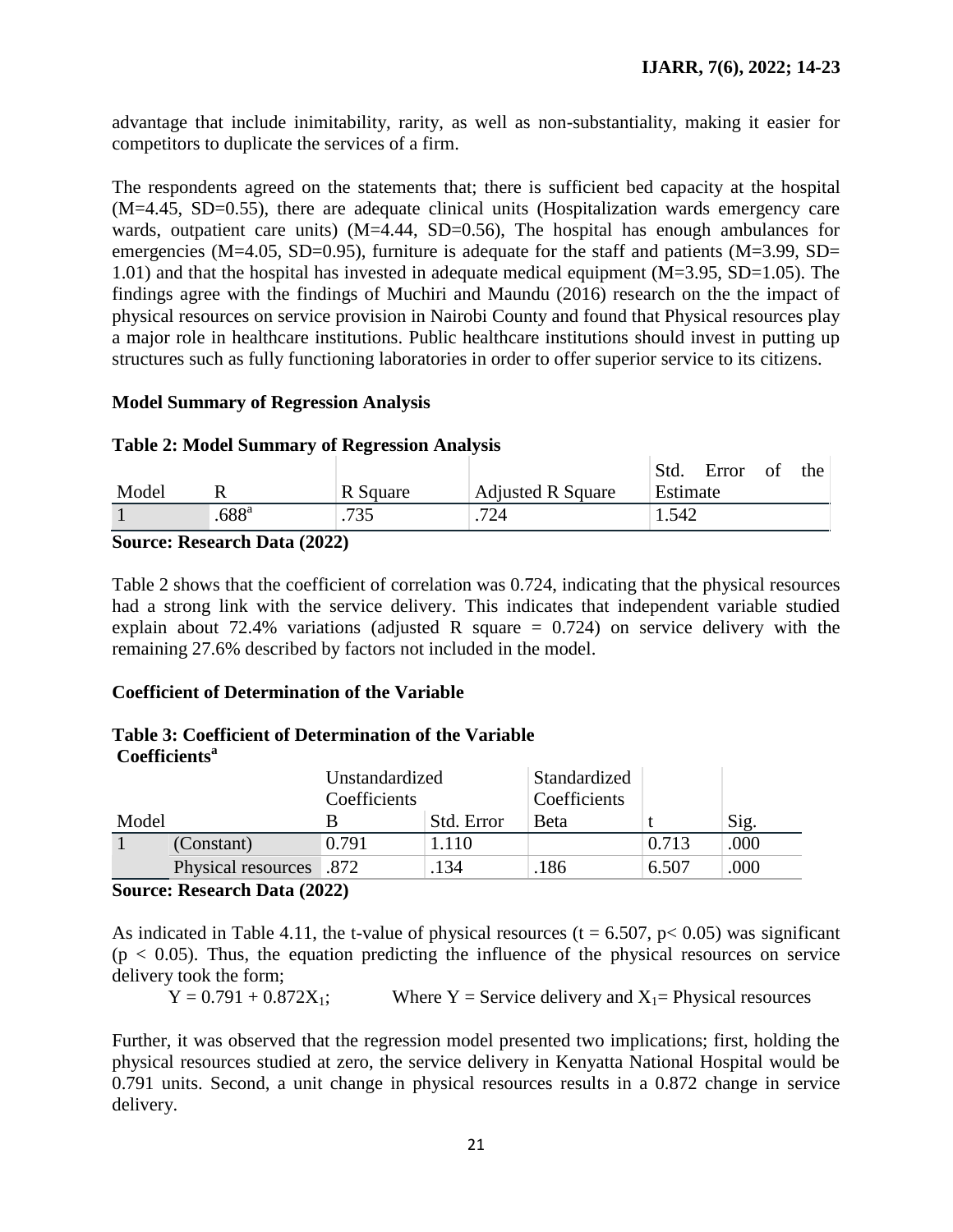#### **CONCLUSIONS**

The study concluded that the hospital has adequate and quality physical resources that enhance their operations process. In addition, the hospital should ensure constant supply of health care materials that enable quality treatment thus improving the service delivery with the hospital.

#### **Recommendations**

The study recommended that the hospital should enforce and improve policies to procure appropriate and high-quality physical services from reputable suppliers at all times. The management of the hospital should implement and improve the policies on physical assets repairs, such as lab equipment and emergency services equipment etc.

## **REFERENCES**

- [1] Acquaah, M. (2000). *Firm resources and the sustainability of firm-specific profitability: An empirical analysis.* The University of Wisconsin-Milwaukee
- [2] Armstrong, J. S. (2001). *Principles of forecasting: a handbook for researchers and practitioners* (Vol. 30). Boston, MA: Kluwer Academic.
- [3] Bevans, K. B., Fitzpatrick, L. A., Sanchez, B. M., Riley, A. W., & Forrest, C. (2013). Physical education resources, class management, and student physical activity levels: A structure‐ process‐ outcome approach to evaluating physical education effectiveness. *Journal of School Health*, *80*(12), 573-580
- [4] Black, J. A., & Boal, K. B. (2016). Strategic resources: Traits, configurations and paths to sustainable competitive advantage. *Strategic management journal,* 15(S2), 131-148
- [5] Borman, W., L. White, E. Pulakos, and S. Oppler. (2018). Resources and service delivery ratings.*Journal of Applied Psychology,* 76(2).863-872
- [6] Bourbonnais, N. (2013). *Implementing free maternal health care in Kenya: challenges, strategies, and recommendations* (No.BOOK). The Kenya National Commission on Human Rights
- [7] Chatterjee, S., & Wernerfelt, B. (2016). The link between resources and type of diversification: Theory and evidence. *Strategic management journal*, *12*(1), 33 – 48
- [8] Choge, E. J. (2020). *Factors Affecting Employee Performance in the Health Sector: A Case of Kenyatta National Hospital* (Doctoral dissertation, United States International University-Africa)
- [9] Datuk, M.S., Pillay, RoslanJohariDato, M. G., & Noor-Hazilah, A. M., (2016). Hospital waiting time: The forgotten premise of healthcare service delivery? *International Journal of Health Care Quality Assurance, 24*(7), 506-22
- [10] Dean, D. H., & Lang, J. M. (2008). Comparing three signals of service quality. *Journal of Services Marketing*, 5(2), 23 – 36
- [11] Demerouti, E., Bakker, A. B., Nachreiner, F., & Schaufeli, W. B. (2015). The job demands-resources model of burnout. *Journal of Applied psychology,* 86(3), 499.
- [12] Fink, R. C., Edelman, L. F., Hatten, K. J., & James, W. L. (2006). Transaction cost economics, resource dependence theory, and customer–supplier relationships. *Industrial and Corporate Change*, *15*(3), 497-529.
- [13] Finney, R. Z. (2016). *Resource management, resource munificence, and firm -level resources: Links to firm success. Journal of Intellectual Capital*.3(3), 271-297
- [14] Gaster, L., (2015). *Quality in public services: managers' choices.* Buckingham: Open University Press